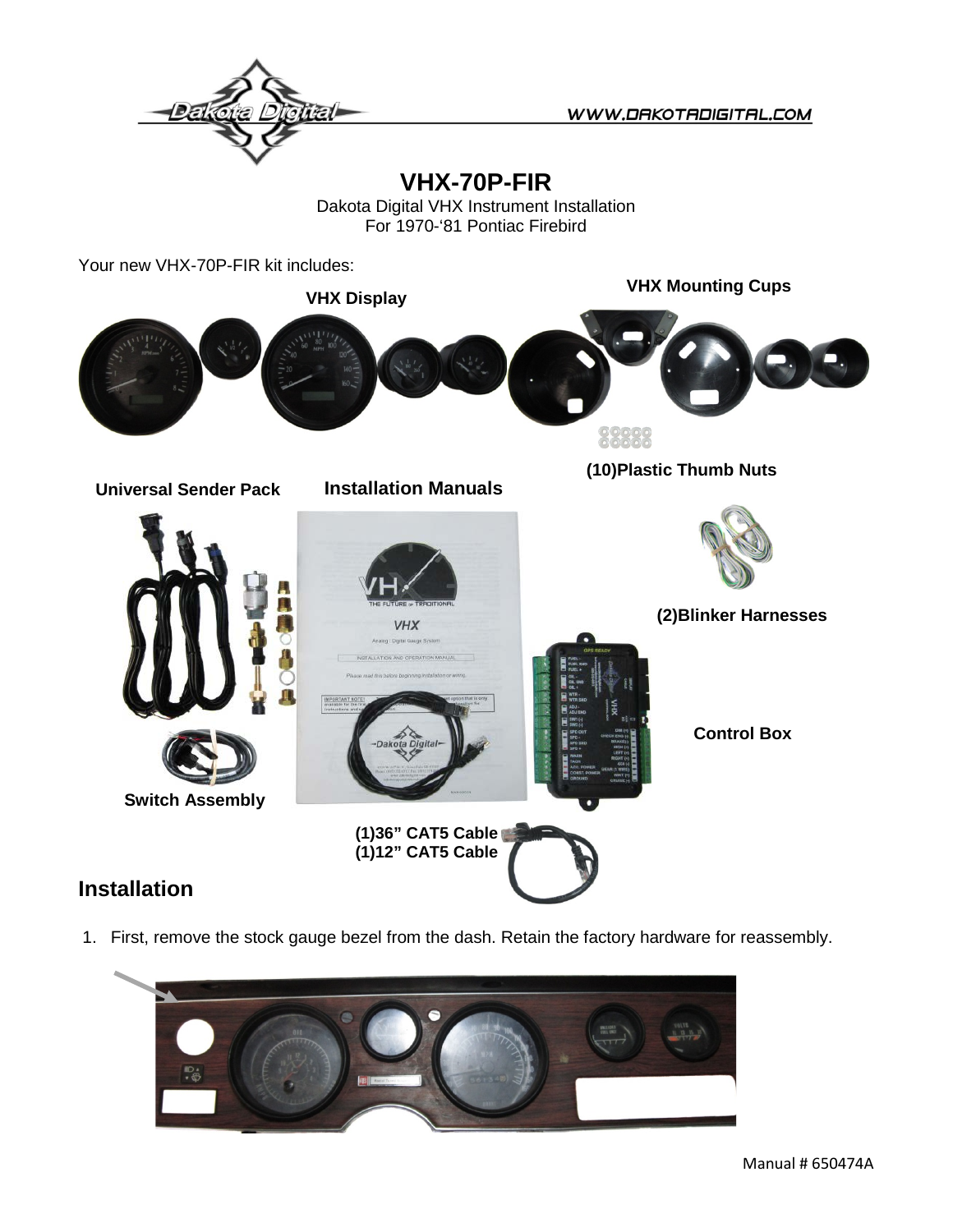2. Remove the stock gauges from the dash and the gauge trim rings from the bezel. These items will not be reused and can be set aside.



3. You are now ready to mount the gauges; slide the gauge into the bezel from the front and place the appropriate mounting cup over the back of the gauge. Make sure to pass the ribbon cables through the openings in the mounting cups. Use the provided thumb nuts to secure the gauge in place. Make sure all gauges are straight in the bezel before final torqueing. **If you have a three-gauge bezel, you may set two gauges aside and not use them or make holes for the additional gauges.**

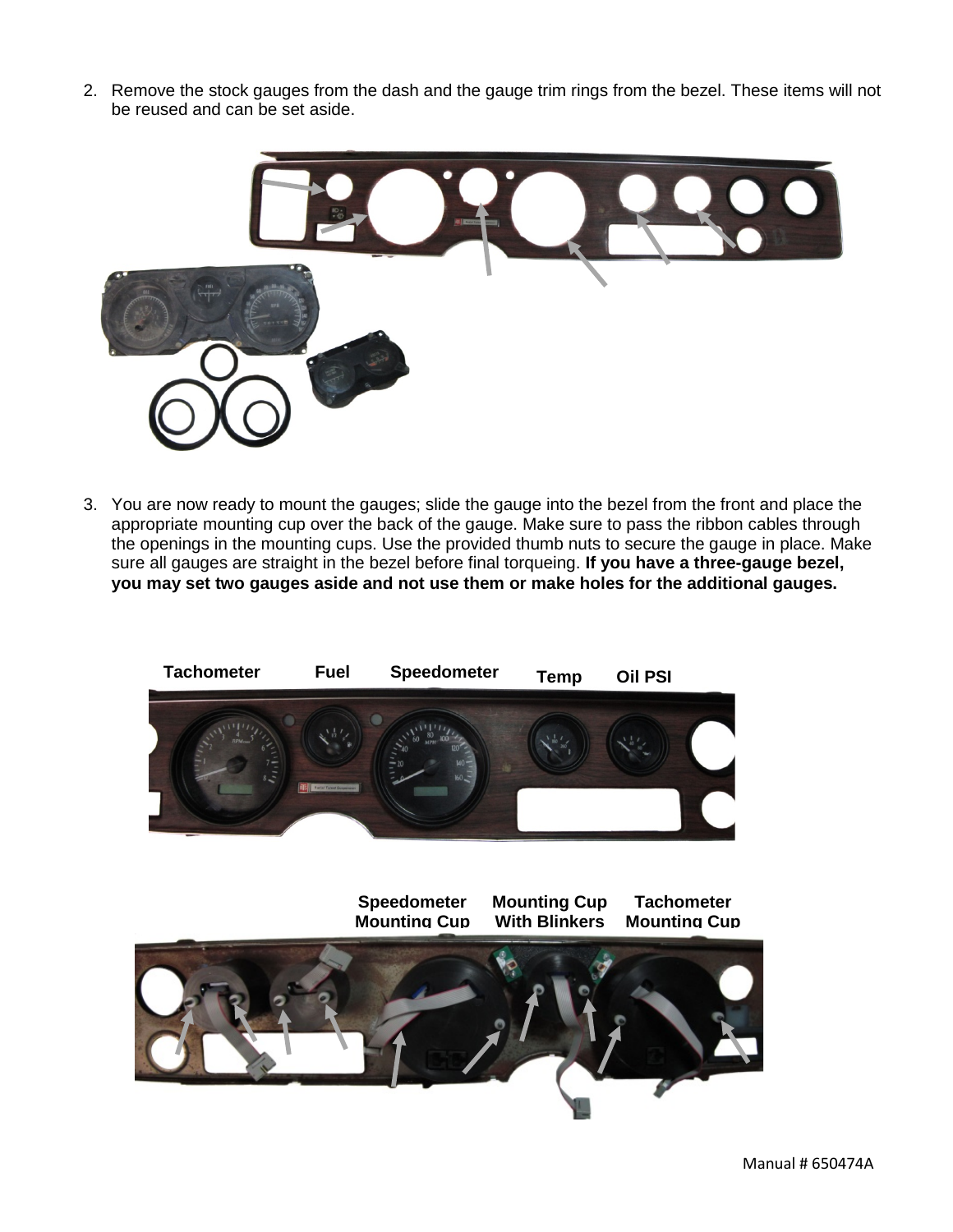4. This system comes with two options for the turn signals. You can either have arrows located in the faceplate of your new VHX display, and/or arrows in your vehicle's stock turn signal locations. To use the new faceplate arrows, follow the wiring instructions for the turn signals found in the main VHX manual.

To optionally use the stock turn signal arrows, do not wire the turn signals to the VHX control box. Instead, use the two provided two-wire harnesses. The harnesses plug directly into connectors on the back side of your new VHX system. Connect the wires from these harnesses to your turn signal circuit and ground as shown below. Doing this will light green LED bulbs, located in the original locations of your dash panel, when turn signals are active. Make sure to check left and right to verify they are wired correctly.



5. Next, you will need to make connections with the provided CAT5 cables, ribbon cables, and harnesses. Attach one end of the provided 36" CAT5 cable to the back of the VHX system Speedometer and carefully route the other end to the control box mounting location. One end of the 12" CAT5 cable goes to the Speedometer and the other end to the Tachometer. With the ribbon cables; match the ends with the same label together. Attach both two-wire blinker harnesses to the green blinker boards.